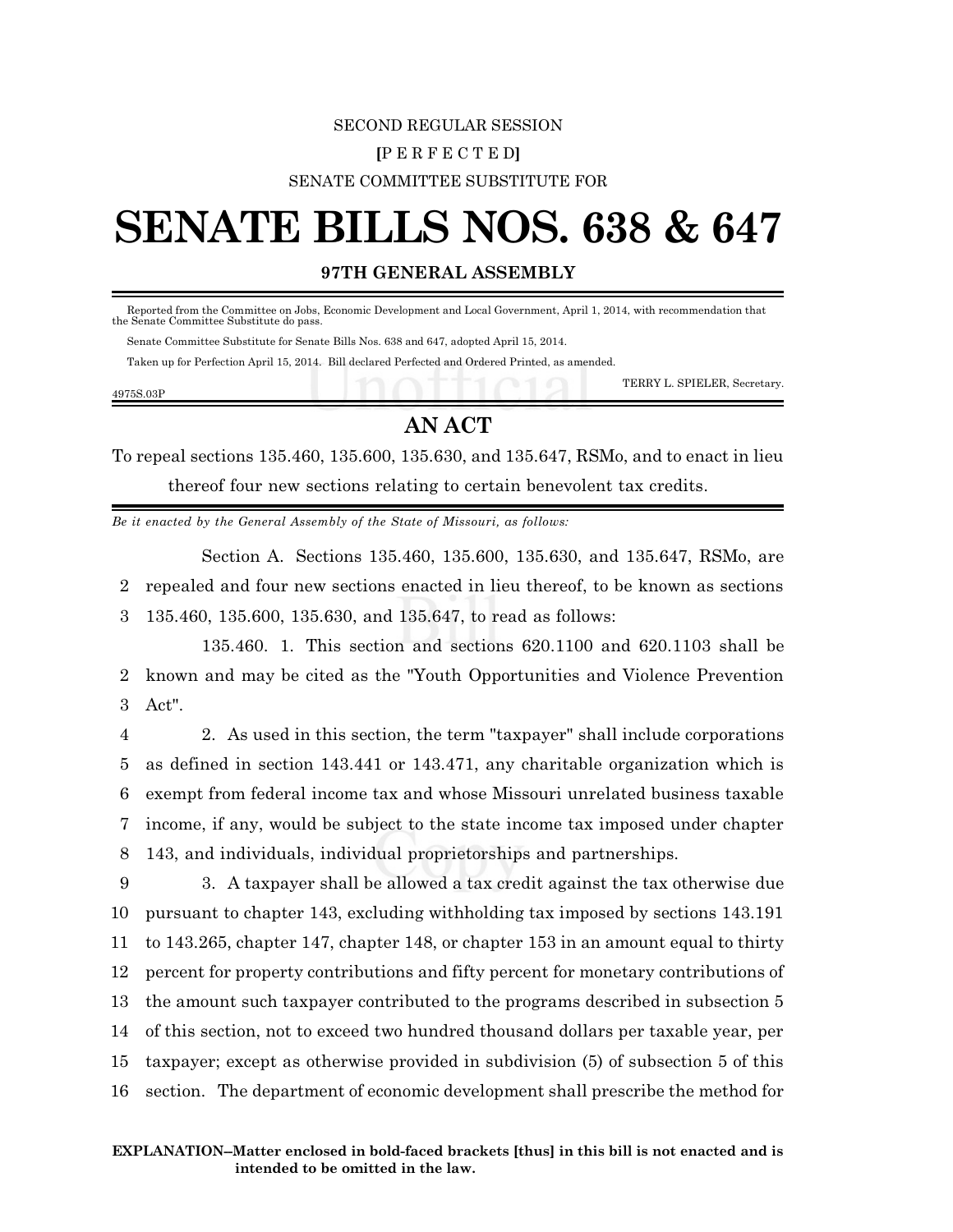claiming the tax credits allowed in this section. No rule or portion of a rule promulgated under the authority of this section shall become effective unless it has been promulgated pursuant to the provisions of chapter 536. All rulemaking authority delegated prior to June 27, 1997, is of no force and effect and repealed; however, nothing in this section shall be interpreted to repeal or affect the validity of any rule filed or adopted prior to June 27, 1997, if such rule complied with the provisions of chapter 536. The provisions of this section and chapter 536 are nonseverable and if any of the powers vested with the general assembly pursuant to chapter 536, including the ability to review, to delay the effective date, or to disapprove and annul a rule or portion of a rule, are subsequently held unconstitutional, then the purported grant of rulemaking authority and any rule so proposed and contained in the order of rulemaking shall be invalid and void. 4. The tax credits allowed by this section shall be claimed by the taxpayer to offset the taxes that become due in the taxpayer's tax period in which the

 contribution was made. Any tax credit not used in such tax period may be carried over the next five succeeding tax periods.

 5. The tax credit allowed by this section may only be claimed for monetary or property contributions to public or private programs authorized to participate pursuant to this section by the department of economic development and may be claimed for the development, establishment, implementation, operation, and expansion of the following activities and programs:

 (1) An adopt-a-school program. Components of the adopt-a-school program shall include donations for school activities, seminars, and functions; school-business employment programs; and the donation of property and equipment of the corporation to the school;

 (2) Expansion of programs to encourage school dropouts to reenter and complete high school or to complete a graduate equivalency degree program;

 (3) Employment programs. Such programs shall initially, but not exclusively, target unemployed youth living in poverty and youth living in areas with a high incidence of crime;

(4) New or existing youth clubs or associations;

 (5) Employment/internship/apprenticeship programs in business or trades for persons less than twenty years of age, in which case the tax credit claimed pursuant to this section shall be equal to one-half of the amount paid to the intern or apprentice in that tax year, except that such credit shall not exceed ten thousand dollars per person;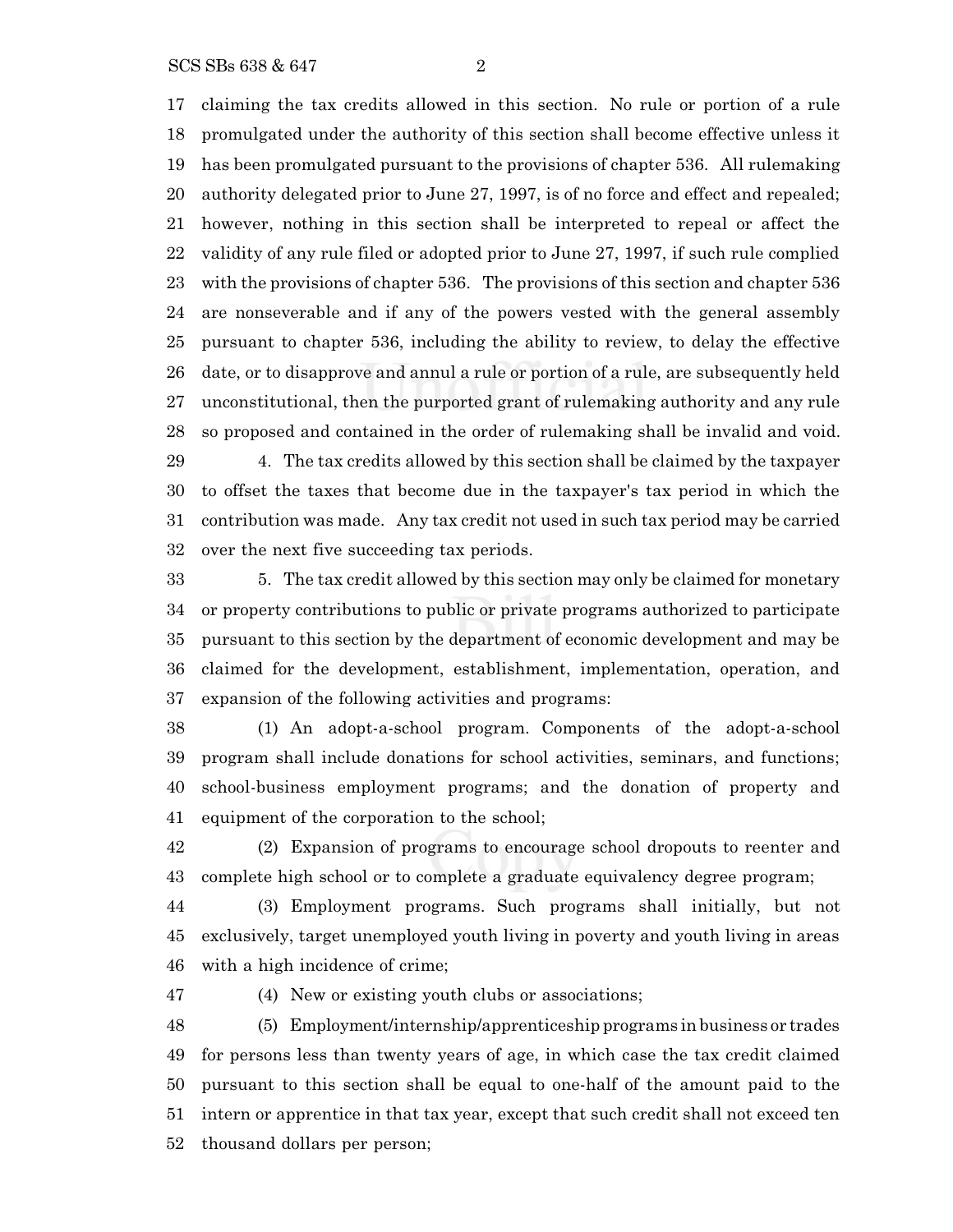(6) Mentor and role model programs;

(7) Drug and alcohol abuse prevention training programs for youth;

 (8) Donation of property or equipment ofthe taxpayer to schools, including schools which primarily educate children who have been expelled from other schools, or donation of the same to municipalities, or not-for-profit corporations or other not-for-profit organizations which offer programs dedicated to youth violence prevention as authorized by the department;

(9) Not-for-profit, private or public youth activity centers;

(10) Nonviolent conflict resolution and mediation programs;

(11) Youth outreach and counseling programs**;**

 **(12) Programs providing food to elementary and secondary school age children to take home to supplement meals during non- school hours**. **No more than five hundred thousand dollars in tax credits per fiscal year shall be issued under the provisions of this subdivision. This amount shall not apply to any other limit on the issuance of tax credits under this section.**

 6. Any program authorized in subsection 5 of this section shall, at least annually, submit a report to the department of economic development outlining the purpose and objectives of such program, the number of youth served, the specific activities provided pursuant to such program, the duration of such program and recorded youth attendance where applicable.

 7. The department of economic development shall, at least annually submit a report to the Missouri general assembly listing the organizations participating, services offered and the number of youth served as the result of the implementation of this section.

 8. The tax credit allowed by this section shall apply to all taxable years beginning after December 31, 1995.

 9. For the purposes of the credits described in this section, in the case of a corporation described in section 143.471, partnership, limited liability company described in section 347.015, cooperative, marketing enterprise, or partnership, in computing Missouri's tax liability, such credits shall be allowed to the following:

(1) The shareholders of the corporation described in section 143.471;

(2) The partners of the partnership;

(3) The members of the limited liability company; and

(4) Individual members of the cooperative or marketing enterprise.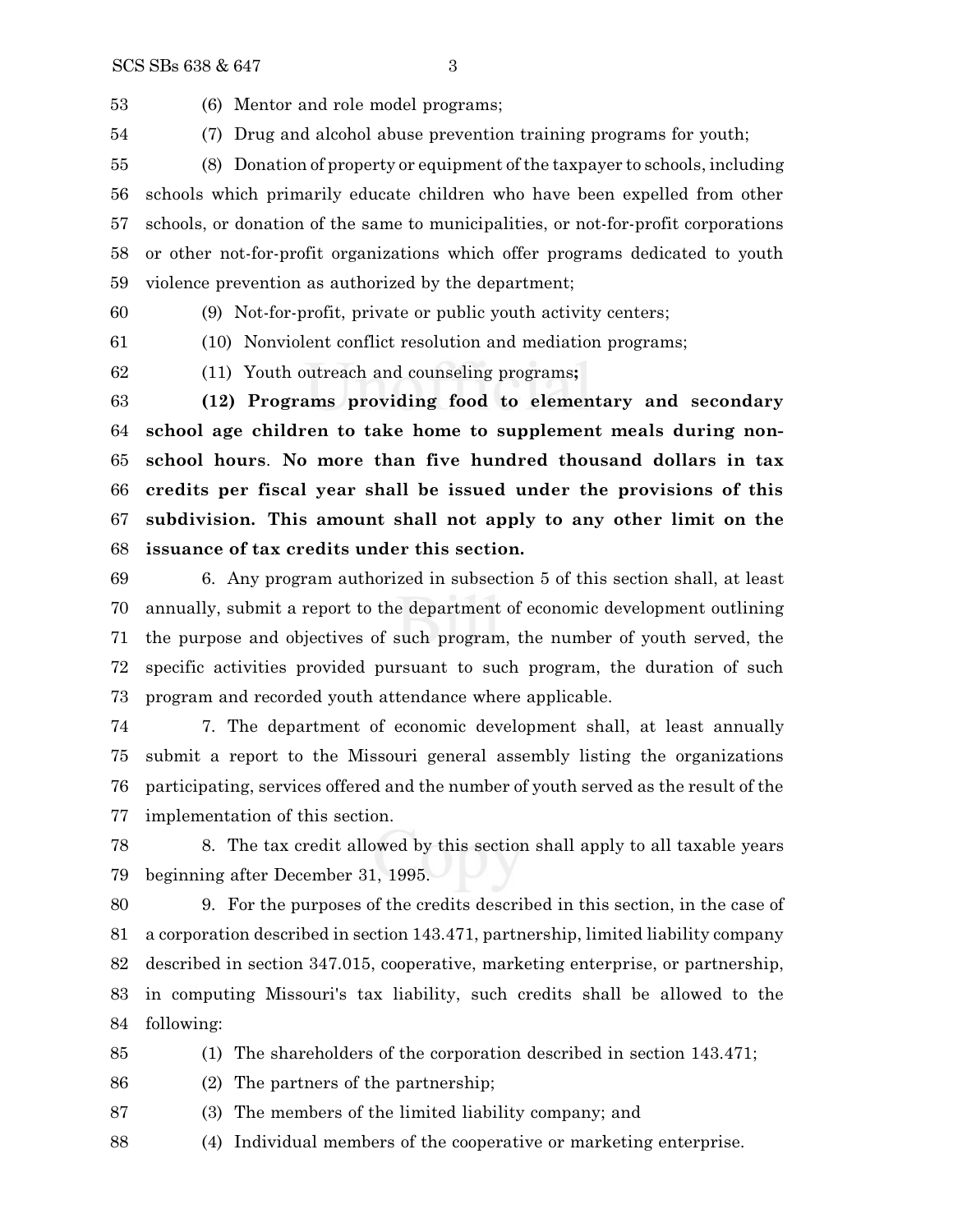Such credits shall be apportioned to the entities described in subdivisions (1) and (2) of this subsection in proportion to their share of ownership on the last day of the taxpayer's tax period.

135.600. 1. As used in this section, the following terms shall mean:

 (1) "Contribution", a donation of cash, stock, bonds or other marketable securities, or real property;

 (2) "Maternity home", a residential facility located in this state established for the purpose of providing housing and assistance to pregnant women who are carrying their pregnancies to term, and which is exempt from income taxation under the United States Internal Revenue Code;

 (3) "State tax liability", in the case of a business taxpayer, any liability incurred by such taxpayer pursuant to the provisions of chapter 143, chapter 147, chapter 148, and chapter 153, exclusive of the provisions relating to the withholding of tax as provided for in sections 143.191 to 143.265, and related provisions, and in the case of an individual taxpayer, any liability incurred by such taxpayer pursuant to the provisions of chapter 143;

 (4) "Taxpayer", a person, firm, a partner in a firm, corporation or a shareholder in an S corporation doing business in the state of Missouri and subject to the state income tax imposed by the provisions of chapter 143, including any charitable organization which is exempt from federal income tax and whose Missouri unrelated business taxable income, if any, would be subject to the state income tax imposed under chapter 143, or a corporation subject to the annual corporation franchise tax imposed by the provisions of chapter 147, or an insurance company paying an annual tax on its gross premium receipts in this state, or other financial institution paying taxes to the state of Missouri or any political subdivision of this state pursuant to the provisions of chapter 148, or an express company which pays an annual tax on its gross receipts in this state pursuant to chapter 153, or an individual subject to the state income tax imposed by the provisions of chapter 143.

 2. A taxpayer shall be allowed to claim a tax credit against the taxpayer's state tax liability, in an amount equal to fifty percent of the amount such taxpayer contributed to a maternity home.

 3. The amount of the tax credit claimed shall not exceed the amount of the taxpayer's state tax liability for the taxable year that the credit is claimed, and such taxpayer shall not be allowed to claim a tax credit in excess of fifty thousand dollars per taxable year. However, any tax credit that cannot be claimed in the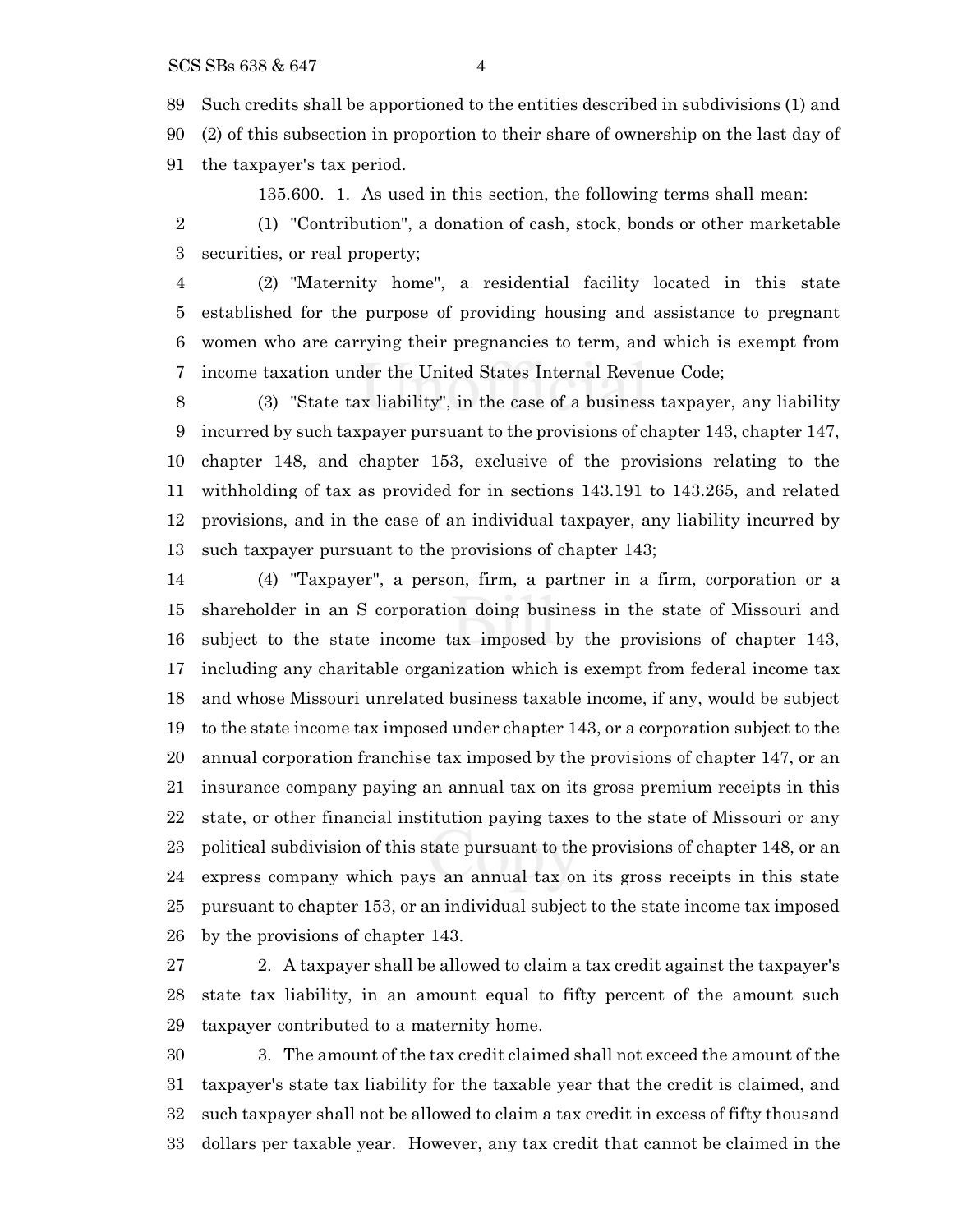taxable year the contribution was made may be carried over to the next four succeeding taxable years until the full credit has been claimed.

 4. Except for any excess credit which is carried over pursuant to subsection 3 of this section, a taxpayer shall not be allowed to claim a tax credit unless the total amount of such taxpayer's contribution or contributions to a maternity home or homes in such taxpayer's taxable year has a value of at least one hundred dollars.

 5. The director of the department of social services shall determine, at least annually, which facilities in this state may be classified as maternity homes. The director of the department of social services may require of a facility seeking to be classified as a maternity home whatever information is reasonably necessary to make such a determination. The director of the department of social services shall classify a facility as a maternity home if such facility meets the definition set forth in subsection 1 of this section.

 6. The director of the department of social services shall establish a procedure by which a taxpayer can determine if a facility has been classified as a maternity home, and by which such taxpayer can then contribute to such maternity home and claim a tax credit. Maternity homes shall be permitted to decline a contribution from a taxpayer. The cumulative amount of tax credits which may be claimed by all the taxpayers contributing to maternity homes in any one fiscal year shall not exceed two million dollars **for all fiscal years ending on or before June 30, 2014, and two million five hundred thousand dollars for all fiscal years beginning on or after July 1, 2014**.

 7. The director of the department of social services shall establish a procedure by which, from the beginning of the fiscal year until some point in time later in the fiscal year to be determined by the director of the department of social services, the cumulative amount of tax credits are equally apportioned among all facilities classified as maternity homes. If a maternity home fails to use all, or some percentage to be determined by the director of the department of social services, of its apportioned tax credits during this predetermined period of time, the director of the department of social services may reapportion these unused tax credits to those maternity homes that have used all, or some percentage to be determined by the director of the department of social services, of their apportioned tax credits during this predetermined period of time. The director of the department of social services may establish more than one period of time and reapportion more than once during each fiscal year. To the maximum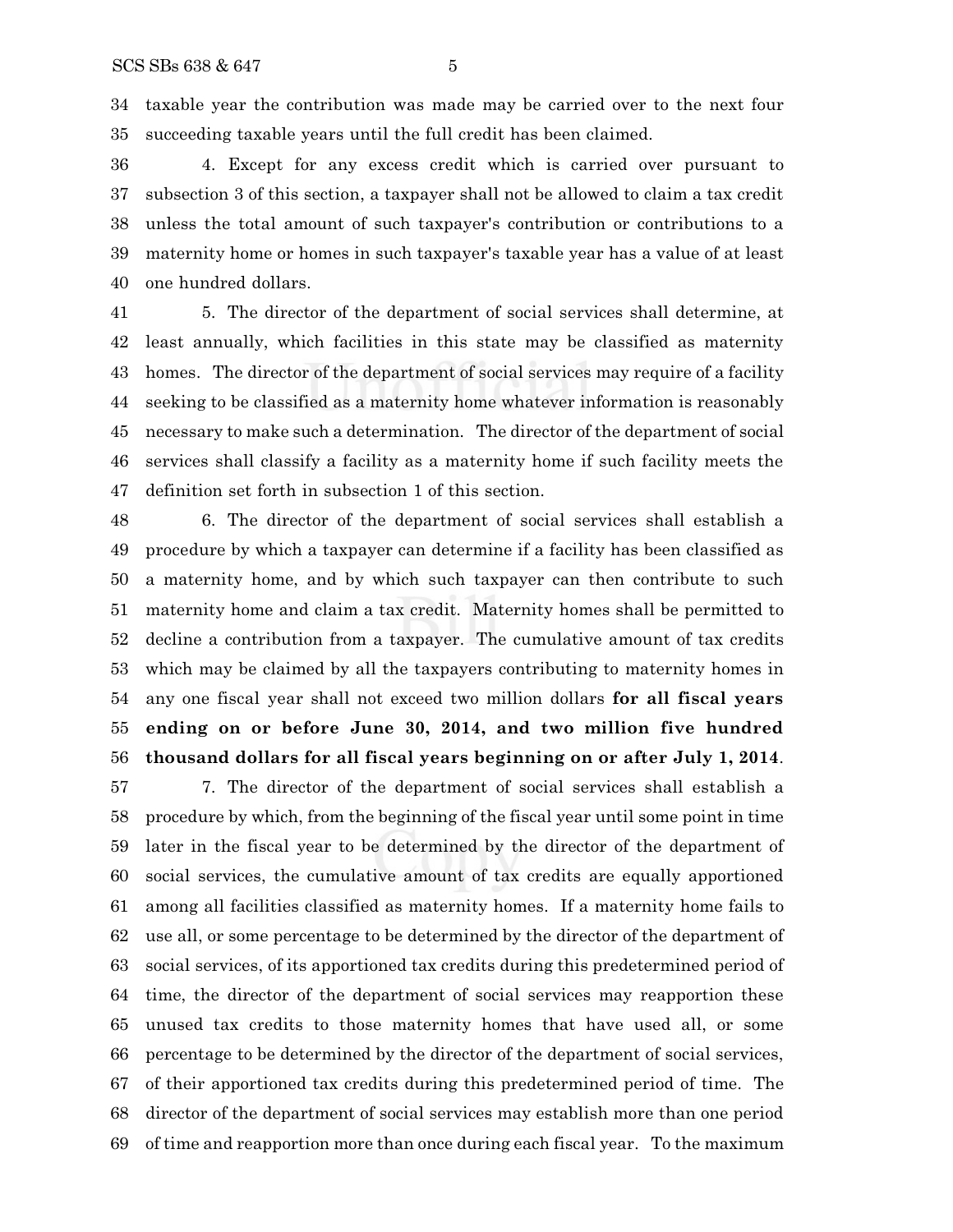SCS SBs 638 & 647 6

extent possible, the director of the department of social services shall establish

 the procedure described in this subsection in such a manner as to ensure that taxpayers can claim all the tax credits possible up to the cumulative amount of tax credits available for the fiscal year.

 8. This section shall become effective January 1, 2000, and shall apply to all tax years after December 31, 1999. **No tax credits shall be issued under**

#### **this section after June 30, 2020.**

135.630. 1. As used in this section, the following terms mean:

 (1) "Contribution", a donation of cash, stock, bonds, or other marketable securities, or real property;

(2) "Director", the director of the department of social services;

 (3) "Pregnancy resource center", a nonresidential facility located in this state:

 (a) Established and operating primarily to provide assistance to women with crisis pregnancies or unplanned pregnancies by offering pregnancy testing, counseling, emotional and material support, and other similar services to encourage and assist such women in carrying their pregnancies to term; and

(b) Where childbirths are not performed; and

 (c) Which does not perform, induce, or refer for abortions and which does not hold itself out as performing, inducing, or referring for abortions; and

 (d) Which provides direct client services at the facility, as opposed to merely providing counseling or referral services by telephone; and

(e) Which provides its services at no cost to its clients; and

 (f) When providing medical services, such medical services must be performed in accordance with Missouri statute; and

 (g) Which is exempt from income taxation pursuant to the Internal Revenue Code of 1986, as amended;

 (4) "State tax liability", in the case of a business taxpayer, any liability incurred by such taxpayer pursuant to the provisions of chapters 143, 147, 148, and 153, excluding sections 143.191 to 143.265 and related provisions, and in the case of an individual taxpayer, any liability incurred by such taxpayer pursuant to the provisions of chapter 143, excluding sections 143.191 to 143.265 and related provisions;

 (5) "Taxpayer", a person, firm, a partner in a firm, corporation, or a shareholder in an S corporation doing business in the state of Missouri and subject to the state income tax imposed by the provisions of chapter 143, or a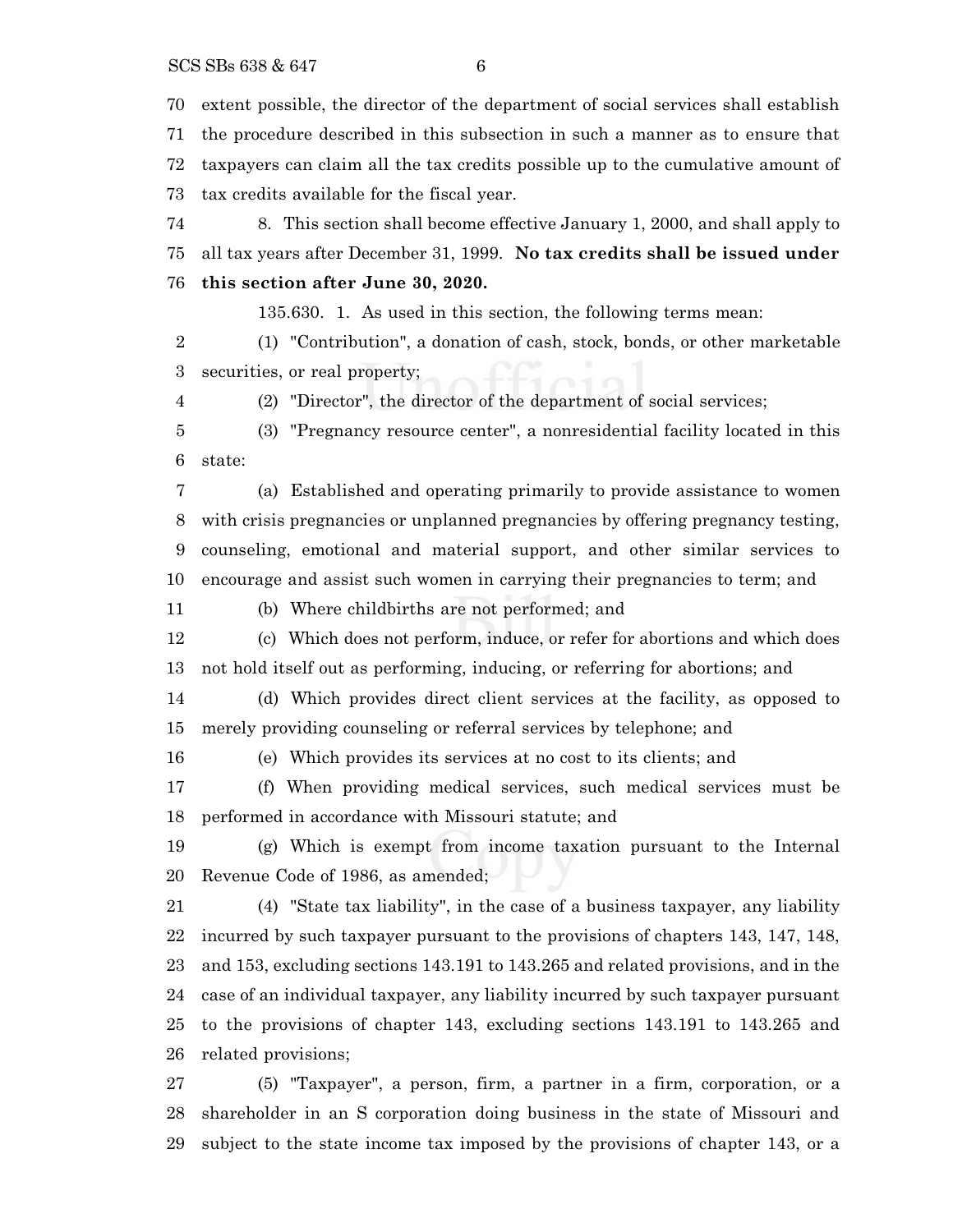corporation subject to the annual corporation franchise tax imposed by the provisions of chapter 147, or an insurance company paying an annual tax on its gross premium receipts in this state, or other financial institution paying taxes to the state of Missouri or any political subdivision of this state pursuant to the provisions of chapter 148, or an express company which pays an annual tax on its gross receipts in this state pursuant to chapter 153, or an individual subject to the state income tax imposed by the provisions of chapter 143, or any charitable organization which is exempt from federal income tax and whose Missouri unrelated business taxable income, if any, would be subject to the state income tax imposed under chapter 143.

 2. (1) Beginning on March 29, 2013, any contribution to a pregnancy resource center made on or after January 1, 2013, shall be eligible for tax credits as provided by this section.

 (2) For all tax years beginning on or after January 1, 2007, a taxpayer shall be allowed to claim a tax credit against the taxpayer's state tax liability in an amount equal to fifty percent of the amount such taxpayer contributed to a pregnancy resource center.

 3. The amount of the tax credit claimed shall not exceed the amount of the taxpayer's state tax liability for the taxable year for which the credit is claimed, and such taxpayer shall not be allowed to claim a tax credit in excess of fifty thousand dollars per taxable year. However, any tax credit that cannot be claimed in the taxable year the contribution was made may be carried over to the next four succeeding taxable years until the full credit has been claimed.

 4. Except for any excess credit which is carried over pursuant to subsection 3 of this section, a taxpayer shall not be allowed to claim a tax credit unless the total amount of such taxpayer's contribution or contributions to a pregnancy resource center or centers in such taxpayer's taxable year has a value of at least one hundred dollars.

 5. The director shall determine, at least annually, which facilities in this state may be classified as pregnancy resource centers. The director may require of a facility seeking to be classified as a pregnancy resource center whatever information which is reasonably necessary to make such a determination. The director shall classify a facility as a pregnancy resource center if such facility meets the definition set forth in subsection 1 of this section.

 6. The director shall establish a procedure by which a taxpayer can determine if a facility has been classified as a pregnancy resource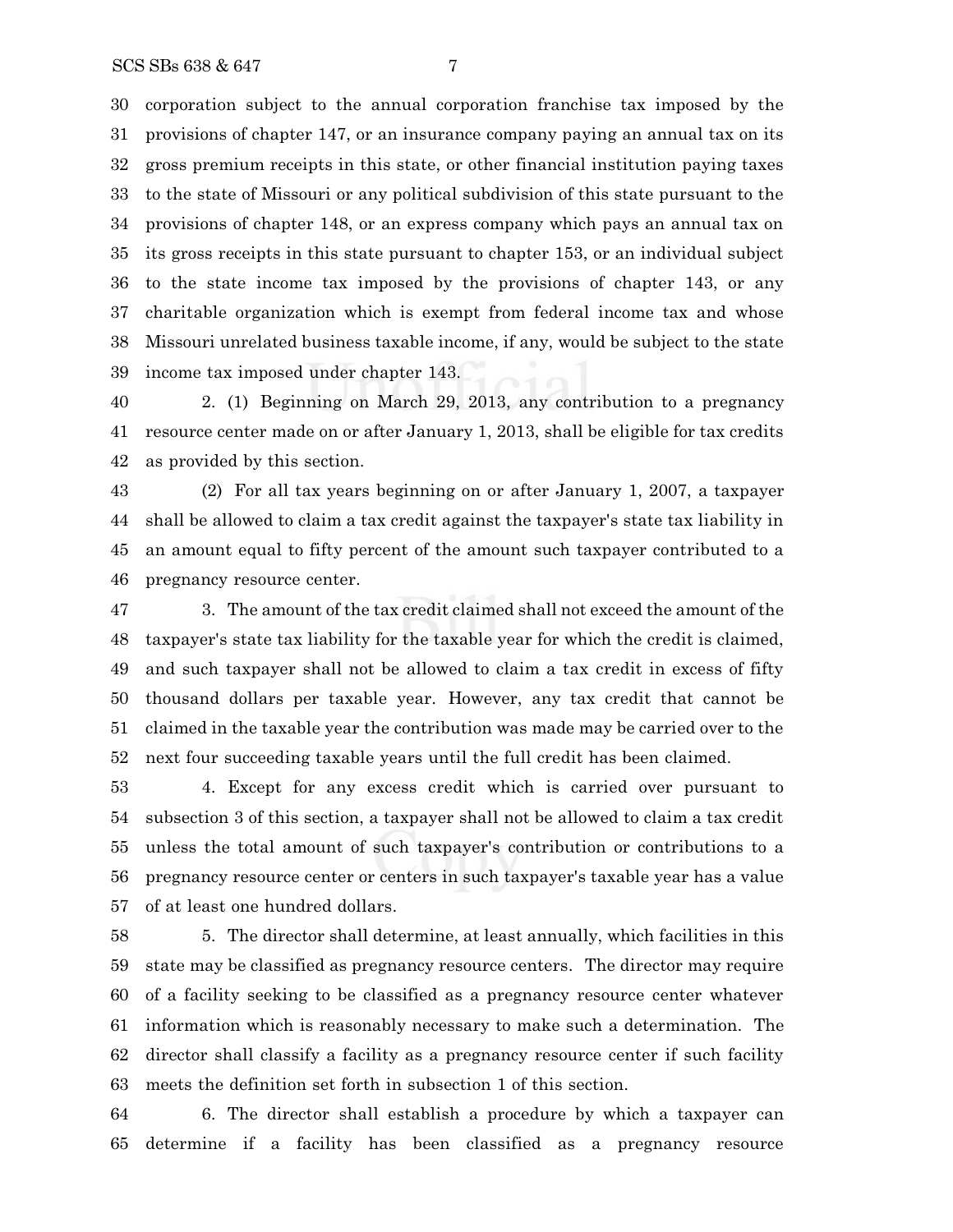center. Pregnancy resource centers shall be permitted to decline a contribution from a taxpayer. The cumulative amount of tax credits which may be claimed by all the taxpayers contributing to pregnancy resource centers in any one fiscal year shall not exceed two million dollars **for all fiscal years ending on or before June 30, 2014, and two million five hundred thousand dollars for all fiscal years beginning on or after July 1, 2014**. Tax credits shall be issued in the order contributions are received.

 7. The director shall establish a procedure by which, from the beginning of the fiscal year until some point in time later in the fiscal year to be determined by the director, the cumulative amount of tax credits are equally apportioned among all facilities classified as pregnancy resource centers. If a pregnancy resource center fails to use all, or some percentage to be determined by the director, of its apportioned tax credits during this predetermined period of time, the director may reapportion these unused tax credits to those pregnancy resource centers that have used all, or some percentage to be determined by the director, of their apportioned tax credits during this predetermined period of time. The director may establish more than one period of time and reapportion more than once during each fiscal year. To the maximum extent possible, the director shall establish the procedure described in this subsection in such a manner as to ensure that taxpayers can claim all the tax credits possible up to the cumulative amount of tax credits available for the fiscal year.

 8. Each pregnancy resource center shall provide information to the director concerning the identity of each taxpayer making a contribution to the pregnancy resource center who is claiming a tax credit pursuant to this section and the amount of the contribution. The director shall provide the information to the director of revenue. The director shall be subject to the confidentiality and penalty provisions of section 32.057 relating to the disclosure of tax information.

9. Pursuant to section 23.253 of the Missouri sunset act:

 (1) The program authorized under this section shall be reauthorized as of March 29, 2013, and shall expire on December 31, 2019, unless reauthorized by the general assembly; and

 (2) This section shall terminate on September first of the calendar year immediately following the calendar year in which a program authorized under this section is sunset; and

 (3) The provisions of this subsection shall not be construed to limit or in any way impair the department's ability to issue tax credits authorized on or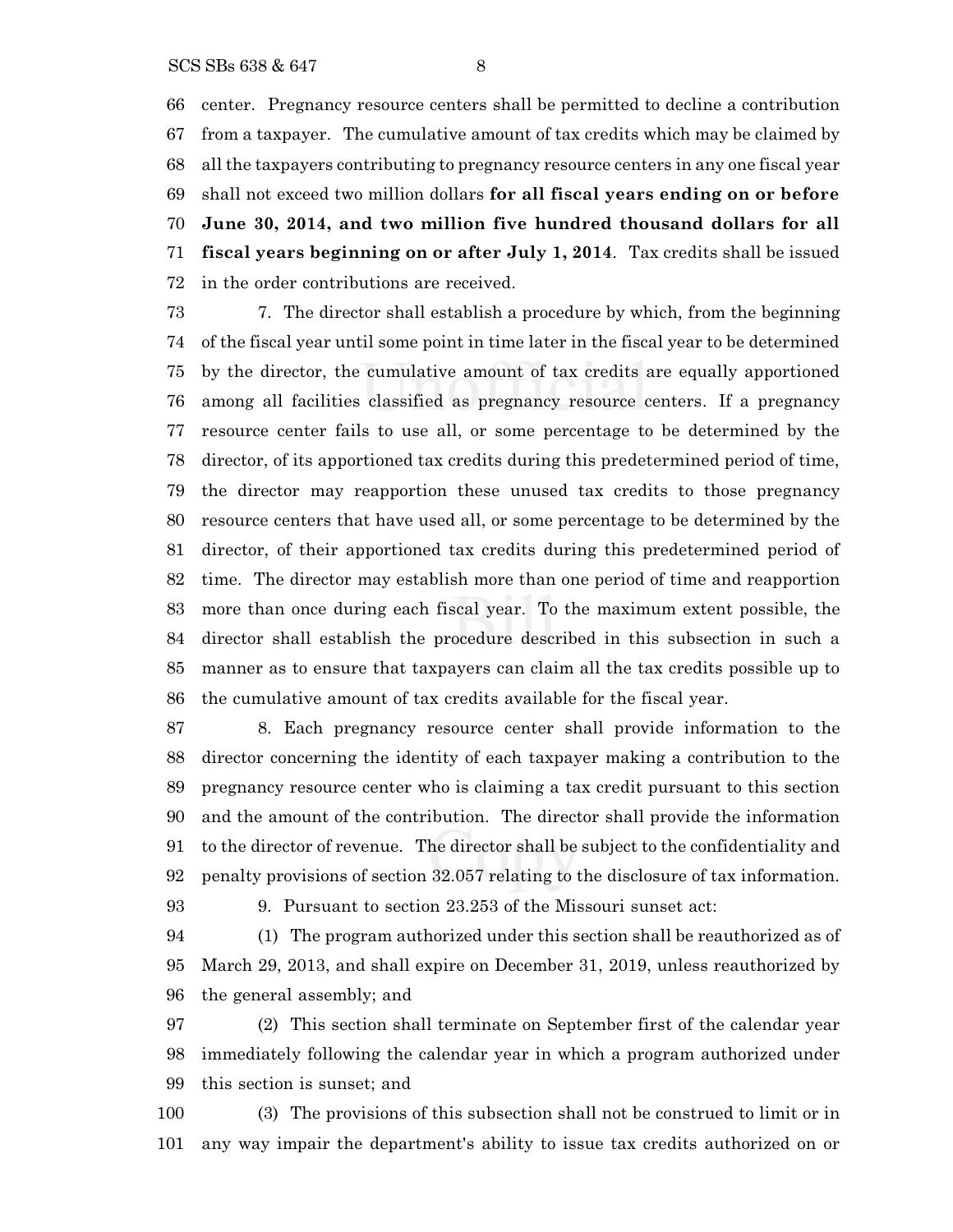before the date the program authorized under this section expires or a taxpayer's ability to redeem such tax credits.

135.647. 1. As used in this section, the following terms shall mean:

(1) "Local food pantry", any food pantry that is:

 (a) Exempt from taxation under section 501(c)(3) of the Internal Revenue Code of 1986, as amended; and

 (b) Distributing emergency food supplies to Missouri low-income people who would otherwise not have access to food supplies in the area in which the taxpayer claiming the tax credit under this section resides;

 (2) "Taxpayer", an individual, a firm, a partner in a firm, corporation, or a shareholder in an S corporation doing business in this state and subject to the state income tax imposed by chapter 143, excluding withholding tax imposed by sections 143.191 to 143.265.

 2. (1) Beginning on March 29, 2013, any donation of cash or food made on or after January 1, 2013, shall be eligible for tax credits as provided by this section.

 (2) For all tax years beginning on or after January 1, 2007, any taxpayer who donates cash or food, unless such food is donated after the food's expiration date, to any local food pantry shall be allowed a credit against the tax otherwise due under chapter 143, excluding withholding tax imposed by sections 143.191 to 143.265, in an amount equal to fifty percent of the value of the donations made to the extent such amounts that have been subtracted from federal adjusted gross income or federal taxable income are added back in the determination of Missouri adjusted gross income or Missouri taxable income before the credit can be claimed. Each taxpayer claiming a tax credit under this section shall file an affidavit with the income tax return verifying the amount of their contributions. The amount of the tax credit claimed shall not exceed the amount of the taxpayer's state tax liability for the tax year that the credit is claimed, and shall not exceed two thousand five hundred dollars per taxpayer claiming the credit. Any amount of credit that the taxpayer is prohibited by this section from claiming in a tax year shall not be refundable, but may be carried forward to any of the taxpayer's three subsequent taxable years. No tax credit granted under this section shall be transferred, sold, or assigned. No taxpayer shall be eligible to receive a credit pursuant to this section if such taxpayer employs persons who are not authorized to work in the United States under federal law.

3. The cumulative amount of tax credits under this section which may be